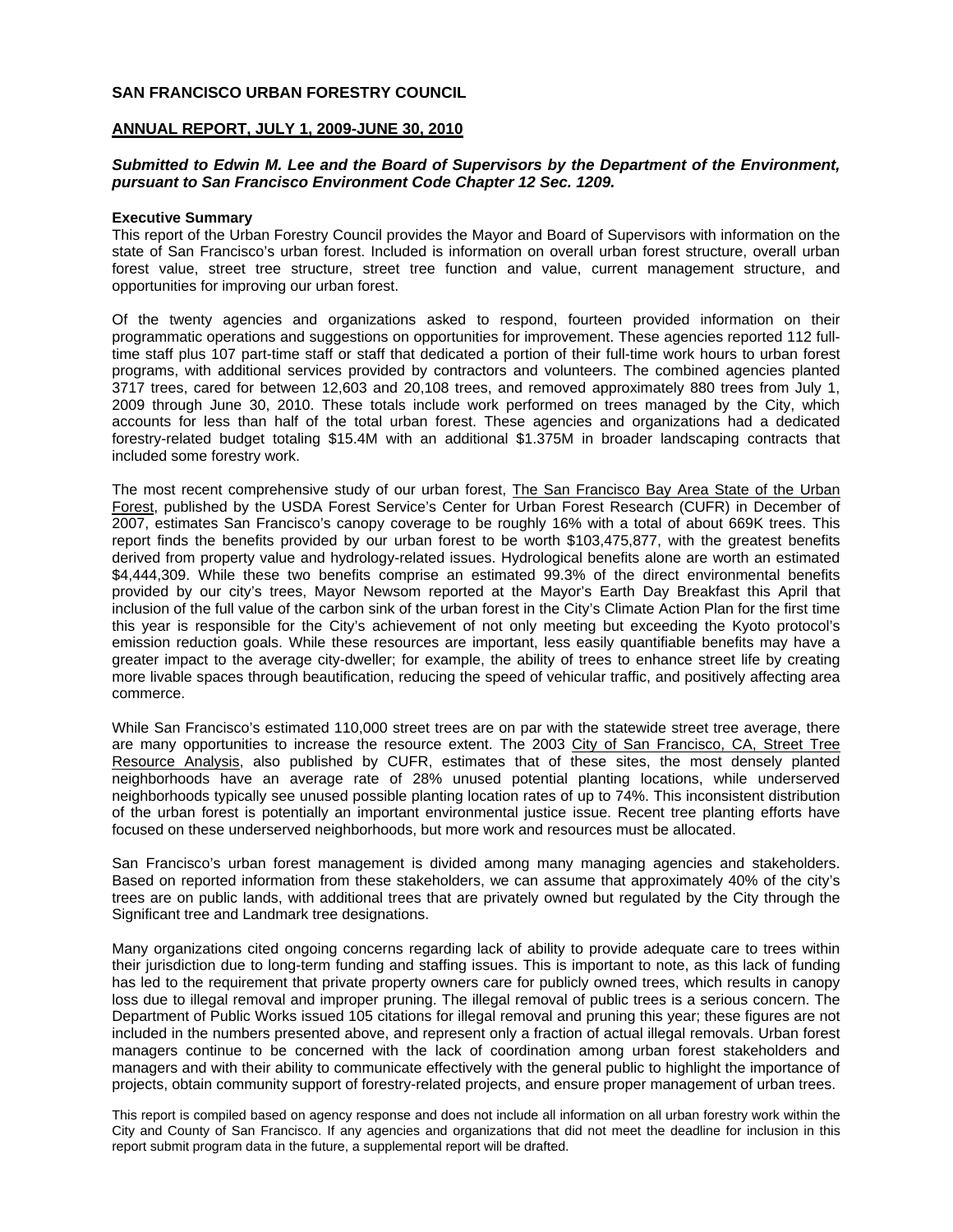## **Urban Forestry Management and Funding:**  *Opportunities and Challenges*

This report provides an overview of the activities, accomplishments and challenges of government agencies and nonprofit organizations working on urban forestry in San Francisco, based on information that participating agencies and organizations provided.

San Francisco's urban forest comprises both publicly and privately owned trees, in open spaces, in privately maintained landscapes, and in the public right of way. The maintenance responsibility for city trees is divided amongst multiple stakeholders, which have their own governing regulations, practices, and operations.

The Urban Forestry Council (UFC) identified and contacted twenty urban forest managers and stakeholders, including public, private, and nonprofit partners, with potentially significant roles in the care of San Francisco's urban forest. They were asked for information regarding their programmatic operations between July 1, 2009 and June 30, 2010 (See Tables 1–4).

The following entities responded: The Recreation and Parks Department (RPD) San Francisco's Public Utilities Commission (PUC) The Port Authority (PORT) San Francisco International Airport (SFO) Treasure Island Development Authority (TIDA) San Francisco Unified School District (SFUSD) The University of California in San Francisco (UCSF) The Planning Department (Planning) The California Department of Forestry and Fire (CalFire) General Hospital for the Department of Public Health (DPH) A Living Library Friends of the Urban Forest (FUF). Department of Public Works (DPW) San Francisco State University (SFSU)

The following entities did not respond: The Municipal Transit Authority (MTA) The Botanical Gardens at Strybing Arboretum (Strybing) Golden Gate National Recreation Area (GGNRA) The Presidio Trust City College of San Francisco (CCSF) Pacific Gas and Electric Company (PGE)

The many stakeholders listed above should not be considered a comprehensive list of all city foresters. The divided approach has led to uncoordinated management of the urban forest. Some believe this lack of coordination has led to inconsistent management that, in turn, has led to the loss of large numbers of trees through improper care and removal. Others counter that the individual entities' ability to focus on their defined portion of responsibility ensures all parts of the urban forest are receiving some care. All stakeholders agree, however, that there are not enough resources applied to the management of our public trees for urban forest managers to be able to provide an adequate level of care to ensure a healthy and sustainable urban forest.

The responding agencies reported a combined budget committed to urban forest programming of \$15.4M for fiscal year 2009-2010.

Reducing the time between prunings of urban trees increases their lifespan. At current funding levels, RPD estimates that they can visit each tree within their jurisdiction only once every 54 years. To reach an adequate tree care cycle, RPD would need four times their current staffing and program levels. With a current operating budget of \$3.25M, this means they could require an annual budget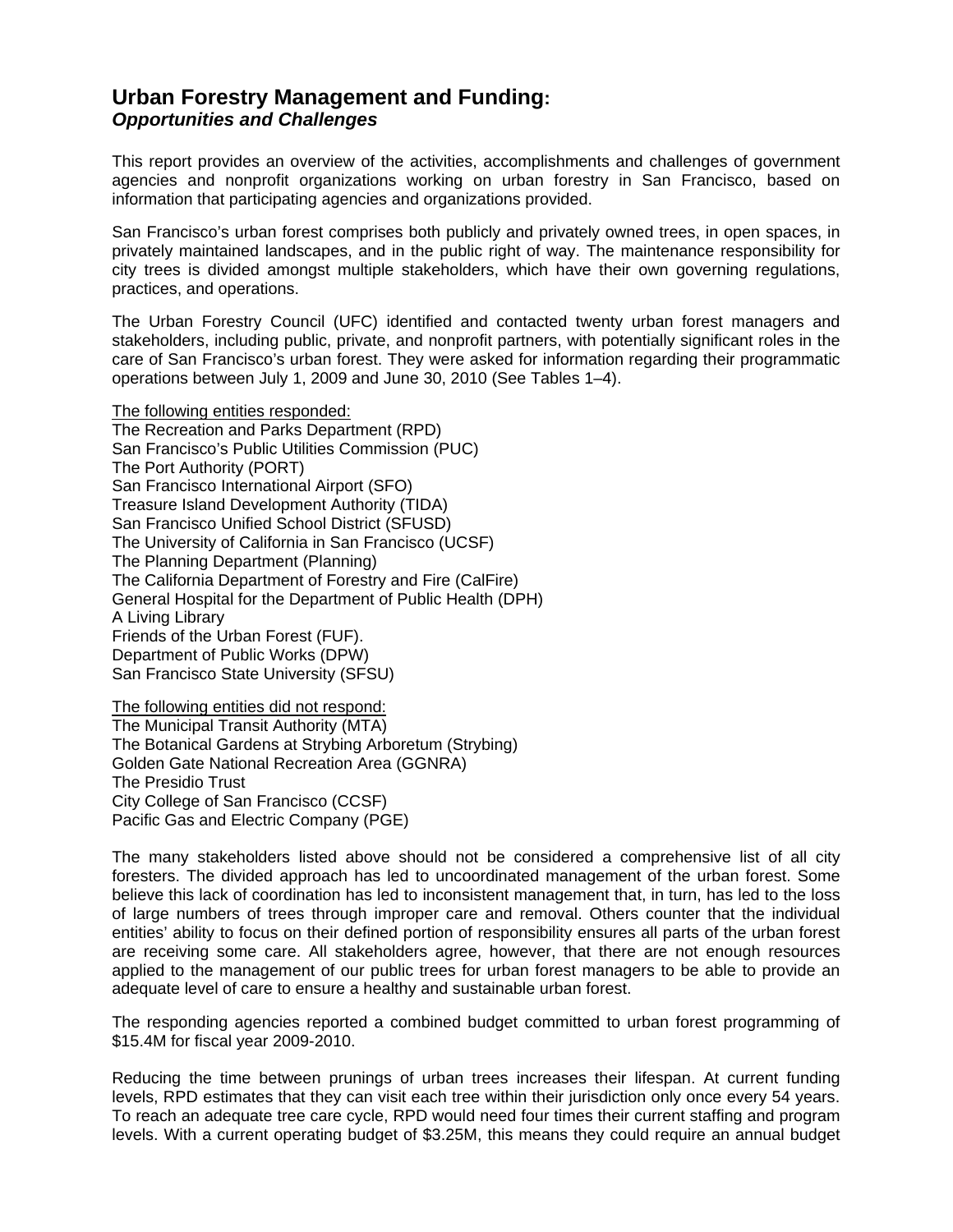of almost \$13M to properly manage their trees. DPW is similarly stretched with the loss of 15 full time dedicated urban forest staff positions, despite their need of three times their current staffing levels to provide the level of care they deem necessary. Further, this staffing need does not reflect DPW's desire to assume the care of all trees within their jurisdiction. While DPW regulates the care of all street trees, the department provides direct maintenance for only 40,000 of the city's estimated 110K street trees. As our urban forest provides us with a structural value of approximately \$95M, it is clearly a valuable resource that is being neglected to the detriment of all city residents, through the reduction in the financial gains, improvement of physical and mental health, and the social benefits that our trees could provide.

Based on the reported information provided by urban forest stakeholders, of the 669K trees that comprise our urban forest, the Recreation and Parks Department maintains 131K trees, DPW regulates 110K, and various other agencies reported management of an approximate additional 30K trees. Trees in San Francisco's open spaces are managed by several other agencies, including Recreation and Parks Department, Golden Gate National Recreation Area, The Port of San Francisco, San Francisco Municipal Railway (MUNI), City College of San Francisco (CCSF), University of California (UCSF), SF Public Utilities Commission, and others. The San Francisco Bay Area State of the Urban Forest found that nearly 400K trees are located on privately owned, residentially zoned land. This means that more than half of our urban forest is privately owned and managed.

Additionally, street trees are divided into two distinct populations, those managed by the Department of Public Works (DPW) and those managed by private property owners. A significant majority of street trees are the responsibility of private property owners, but the level of care varies greatly. Though all street trees are publically owned and regulated, 70K of these trees are considered to be the responsibility of adjacent property owners. As a result, 64% of the San Francisco's street trees are maintained by private entities.

Some property owners actively tend the public trees that are their responsibility to care for. Many property owners work with Friends of the Urban Forest (FUF), although FUF only provides care for young trees. San Francisco's street trees are often routinely neglected or damaged due to lack of understanding of proper tree care, misunderstandings about who is responsible for care, or through vandalism. Trees on private property are the responsibility of the property owner.

Although there are significant hurdles to the proper care of the urban forest, it is important to note the milestones achieved in the past year for urban forestry programming.

The Recreation and Parks Department successfully included an urban forest component in the voter-approved general obligation bond funding mechanism, the Clean and Safe Neighborhood Parks Bond. In addition to the bond funding, which will be applied to pruning, hazard mitigation, and replanting, RPD has dedicated additional funding for an overall review of RPD's urban forestry work plans and for creation of a set of guiding recommendations to improve their operations by moving to a care program split equally between reactive and programmed care.

The Planning Department was able to secure a grant through the Sustainable Growth Council for completion of the Urban Forest Green Structure Master Plan, which was put on hold due to funding constraints. This long awaited plan, which will help to coordinate citywide efforts, will be incorporated into the San Francisco's General Plan.

These two successes have begun addressing some of the major barriers for urban forest stakeholders, although the highest priority concerns continue to be, year after year, loss of trees due to age and disease and the lack of ability to provide adequate care to newly planted as well as established trees. These obstacles to achieving a healthy and sustainable urban forest can only be addressed by eliminating the increasing concerns surrounding funding, staffing, and coordination efforts through prioritization of urban forestry programs.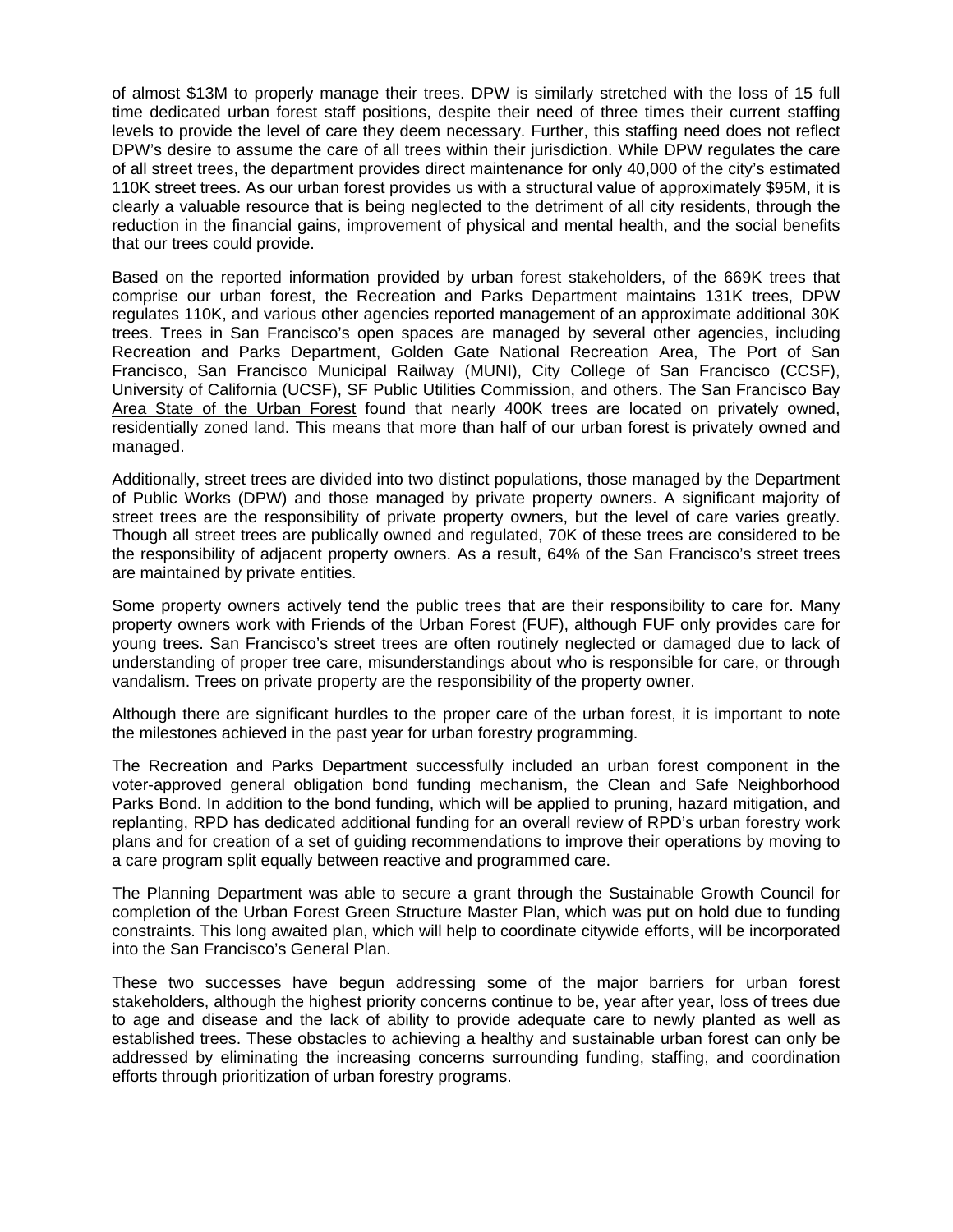# **Responses charts from the 2010 Annual Urban Forest Report Survey**

| <b>Agency/Organization</b>                                | rapid 1. reoportaonto froi o aottoa apoat olannig ana baagot.<br><b>Urban forest-related staff</b><br>positions                         | What is your total<br>organization/agency<br>budget?                                                                                                      | What is your<br>urban forestry<br>related budget?                                                                                |  |
|-----------------------------------------------------------|-----------------------------------------------------------------------------------------------------------------------------------------|-----------------------------------------------------------------------------------------------------------------------------------------------------------|----------------------------------------------------------------------------------------------------------------------------------|--|
| <b>DPH</b>                                                | One full-time Gardener and three<br>part-time Gardeners.                                                                                |                                                                                                                                                           |                                                                                                                                  |  |
| Port                                                      | Two gardeners who perform tree<br>inspections and maintenance as<br>needed, but are not specifically<br>urban forest related positions. | \$66M                                                                                                                                                     | \$14K work ordered<br>to DPW                                                                                                     |  |
| SF PUC                                                    | 0                                                                                                                                       |                                                                                                                                                           | No specific budget                                                                                                               |  |
| <b>RPD</b>                                                | 27                                                                                                                                      |                                                                                                                                                           | "I believe the same<br>as last year?"<br>(\$3.2M'08-'09)                                                                         |  |
| <b>SFO</b>                                                | 12 gardeners, two park section<br>supervisors and one<br>environmental specialist                                                       |                                                                                                                                                           | 45K for internal<br>operations.<br>5K a year for<br>contractor.                                                                  |  |
| <b>Treasure Island</b><br>Development Authority<br>(TIDA) | Approximately 5 landscape<br>workers                                                                                                    | \$10, 164, 265                                                                                                                                            | \$175K work order to<br>DPW.<br>\$675K contract with<br><b>Rubicon</b><br>Landscaping.                                           |  |
| Living Library                                            | 9 part time staff                                                                                                                       | \$410K                                                                                                                                                    | \$80K                                                                                                                            |  |
| School District                                           |                                                                                                                                         | \$1,000,682 for SFUSD<br>landscaping division                                                                                                             | \$50K                                                                                                                            |  |
| <b>UCSF</b>                                               | 1                                                                                                                                       | \$3.3 billion, including the<br><b>Medical Center budget</b>                                                                                              | No specific forestry<br>budget. Funding part<br>of Parnassus<br>Landscape budget<br>which is<br>approximately \$700k<br>per year |  |
| Cal Fire                                                  | 6 Regional Field Foresters, 1<br>State Urban Forester & 1 Program<br>Analyst                                                            | Approximately \$1 million from the US Forest<br>Service and<br>\$5 million from Propositions 40 & 84, bonds.                                              |                                                                                                                                  |  |
| Planning                                                  | 0                                                                                                                                       | \$23,860,000                                                                                                                                              | No dedicated urban<br>forestry budget<br>beyond grants<br>obtained.                                                              |  |
| <b>FUF</b>                                                | 10 full-time plus 5 half- time                                                                                                          | \$1,372,793                                                                                                                                               | \$1,372,793                                                                                                                      |  |
| <b>DPW</b>                                                | 63 full-time plus 67 staff who<br>spend a portion of their time on<br>urban forest activities, including<br>understory and median work. | \$17,193,772                                                                                                                                              | \$10,402,771                                                                                                                     |  |
| San Francisco State<br>University                         | 2 Climbers and Grounds manager<br>is a Certified Arborist                                                                               | Not supplied                                                                                                                                              | Not supplied                                                                                                                     |  |
| <b>TOTALS</b>                                             | 112 full-time staff; 107 part-time<br>staff or staff that dedicate a<br>portion of their time to UF<br>programs                         | Dedicated urban forest budgets of reporting<br>agencies: \$15,391,564<br>Additional funding that partially supports urban<br>forest programs: \$1,375,000 |                                                                                                                                  |  |

Table 1: Respondents were asked about staffing and budget: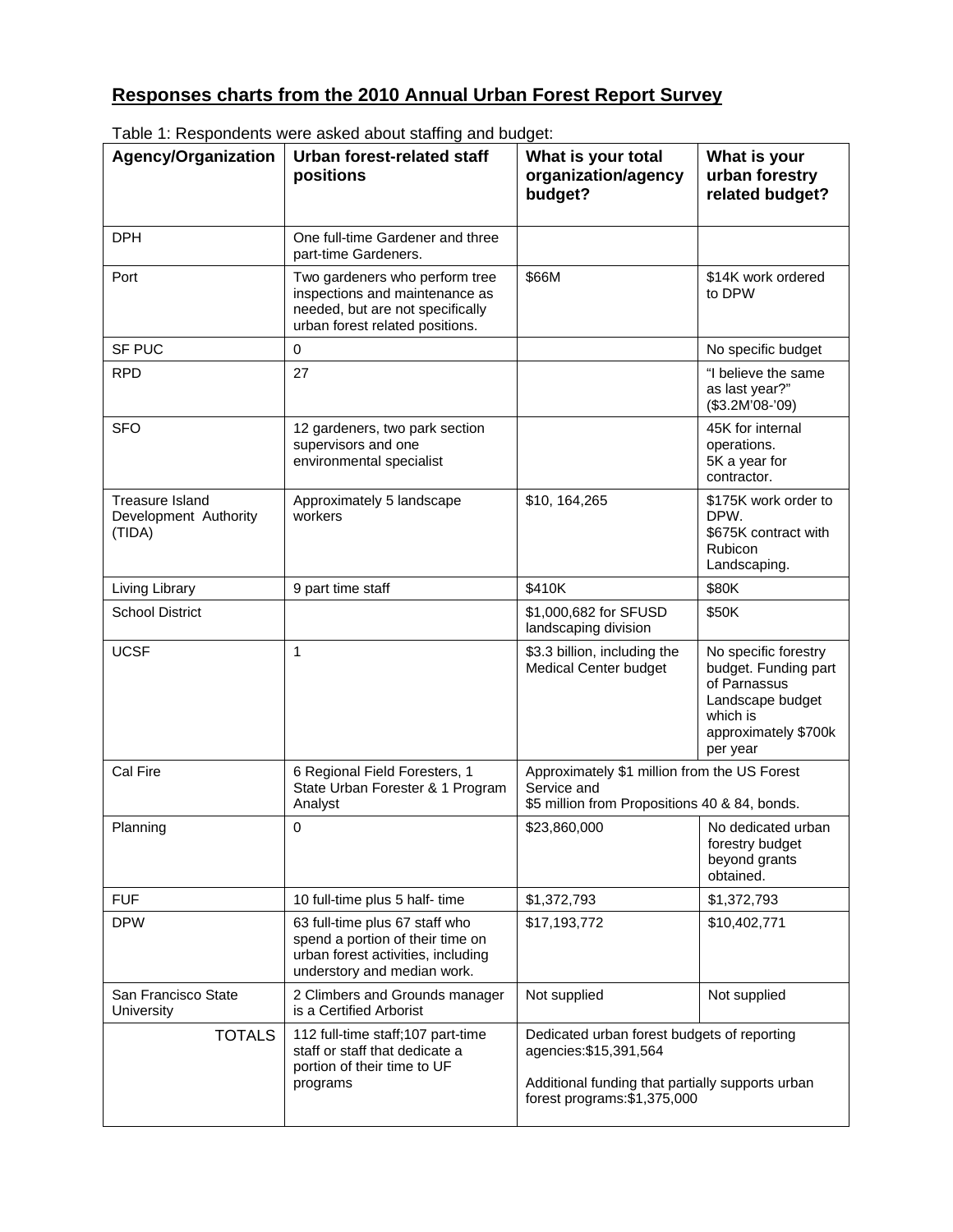|  | Table 2: Respondents were asked about work plans: |  |  |  |  |
|--|---------------------------------------------------|--|--|--|--|
|--|---------------------------------------------------|--|--|--|--|

| <b>Agency/Organization</b> | How many trees within<br>your agency have been:                                                                                                             |                            |                    | Did your agency<br>work for another                                                                               | Did another<br>agency work for                                                                                             |  |
|----------------------------|-------------------------------------------------------------------------------------------------------------------------------------------------------------|----------------------------|--------------------|-------------------------------------------------------------------------------------------------------------------|----------------------------------------------------------------------------------------------------------------------------|--|
|                            | Planted                                                                                                                                                     | Cared<br>for               | Removed            | agency?                                                                                                           | your agency?                                                                                                               |  |
| DPH - General Hosp.        | None                                                                                                                                                        |                            | Approx.<br>170     | <b>No</b>                                                                                                         | <b>BUF and WEBCOR</b>                                                                                                      |  |
| Port of San Francisco      | 1                                                                                                                                                           | 30                         | 4                  | <b>No</b>                                                                                                         | DPW- Bureau of<br><b>Urban Forestry</b><br>pruned the trees on<br>the sidewalk and<br>the median along<br>the Embarcadero. |  |
| <b>SF PUC</b>              | 19                                                                                                                                                          |                            | About<br>83        | <b>No</b>                                                                                                         | DPW, FUF, Living<br>Library, Volunteers,<br>WSIP, RPD,<br>Costello's                                                       |  |
| <b>RPD</b>                 | 855                                                                                                                                                         | 738                        | 393                | Yes.<br>PUC, City College.                                                                                        |                                                                                                                            |  |
| <b>SFO</b>                 | Approx.<br>150                                                                                                                                              | $220 -$<br>225             | $\overline{7}$     | No                                                                                                                | S and C<br>Environmental<br>Solutions                                                                                      |  |
| <b>TIDA</b>                | "We haven't been planting<br>new trees or removing old<br>trees, but we prune the<br>existing trees to maintain<br>their health, appearance and<br>safety." |                            | No.                | Rubicon<br>Landscape<br><b>Services</b>                                                                           |                                                                                                                            |  |
| Living Library             | about<br>510                                                                                                                                                | about<br>1000              | about<br>$15 - 20$ | 400 trees for RPD<br>25 trees for DPW<br>38 trees for<br><b>SFUSD</b><br>47 trees for<br><b>Housing Authority</b> | <b>SFUSD Landscape</b><br>Division, Merrit<br><b>College Tree</b><br>Pruners                                               |  |
| <b>School District</b>     |                                                                                                                                                             | "Cared<br>for as<br>needed | 30                 | No.                                                                                                               | Peninsula Tree,<br>Friends of the<br>Urban Forest;<br>parents and<br>community groups                                      |  |
| <b>UCSF</b>                | 15                                                                                                                                                          | ~17500                     | $-20$              | No.                                                                                                               | Planting with<br>Friends of the<br>Urban Forest;<br>Removal/Maintena<br>nce by Bartlett Tree<br>Experts.                   |  |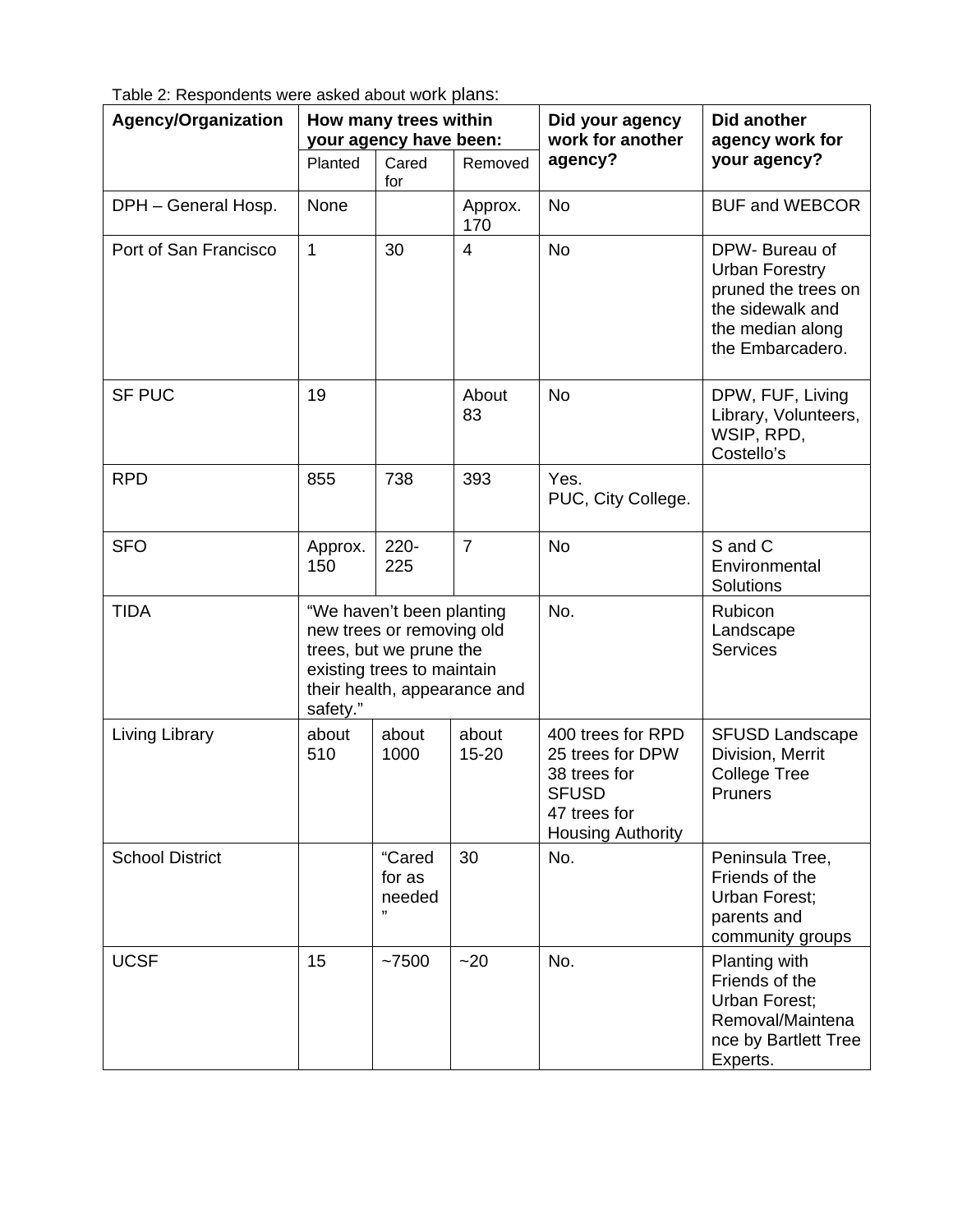Work plans continued:

| Cal Fire      | Grants funded<br>approx 15,000 -<br>25,000 tree plantings<br>& care in the last<br>year. |                   | "We don't<br>fund<br>removals." | No.                                                                                                                                                                                                                                                                                                                      | Cities and non-profits<br>planted trees with our<br>funds on their own<br>lands.                                                                                                                                                                                                                   |
|---------------|------------------------------------------------------------------------------------------|-------------------|---------------------------------|--------------------------------------------------------------------------------------------------------------------------------------------------------------------------------------------------------------------------------------------------------------------------------------------------------------------------|----------------------------------------------------------------------------------------------------------------------------------------------------------------------------------------------------------------------------------------------------------------------------------------------------|
| Planning      | Planning doesn't directly plant or<br>maintain any trees.                                |                   |                                 | No.                                                                                                                                                                                                                                                                                                                      | No.                                                                                                                                                                                                                                                                                                |
| <b>FUF</b>    | 1,097                                                                                    | 4,367             | $\overline{0}$                  | Planting and tree<br>care services for<br>SFUSD.<br>Plants and<br>maintains trees<br>under DPW<br>jurisdiction                                                                                                                                                                                                           | No.                                                                                                                                                                                                                                                                                                |
| <b>DPW</b>    | 1050                                                                                     | 5998              | 103                             | DPW performs<br>tree work for<br>many city<br>agencies on an<br>as-needed basis,<br>for example, SF<br>Fire Department,<br>San Francisco<br>General Hospital,<br>San Francisco<br><b>Municipal Transit</b><br>Authority, the<br>PUC, the Port of<br>San Francisco,<br>San Francisco<br>Housing Authority,<br>and others. | A contractor has<br>been maintaining<br>3655 trees previously<br>planted. DPW issues<br>permits to property<br>owners to plant<br>and/or remove trees.<br>DPW issued permits<br>to remove 532 trees,<br>and permits to plant<br>806 trees. DPW also<br>issued 233 Sidewalk<br>landscaping permits. |
| <b>SFSU</b>   | 20                                                                                       | 250               | 50                              | <b>No</b>                                                                                                                                                                                                                                                                                                                | 250K for contractors<br>that performed<br>trimming and<br>removals.                                                                                                                                                                                                                                |
| <b>TOTALS</b> | 3717                                                                                     | 12,603-<br>20,108 | 875-880                         | 4 agencies/orgs<br>worked for other<br>agencies/org                                                                                                                                                                                                                                                                      | 10 agencies/orgs<br>performed work for<br>other agencies/orgs                                                                                                                                                                                                                                      |